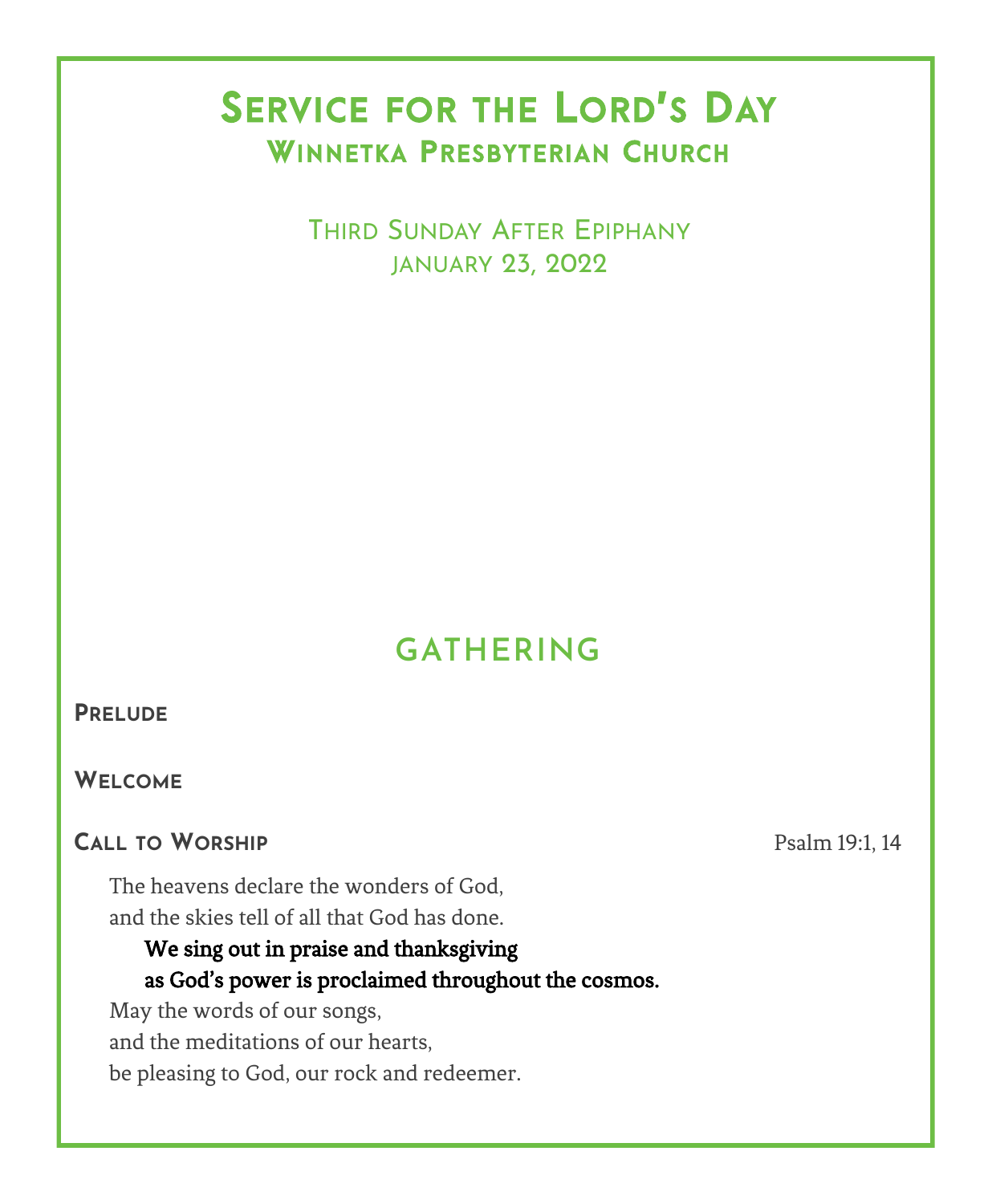## **CHORAL HYMN** My Grateful Spirit Sings

In all thy works I see thy glory, in mighty wonders; in small and simple things; my heart rejoices in the bounty set before me, and my grateful spirit sings.

Each rising sun tells of thy goodness. The rain proclaims thee in the life it brings. All creation bears the sure and silent witness; and my grateful spirit sings

The stars that crown the realms of space reflect the image of thy grace. The rolling seas, the earth and sky declare thy power, thy majesty and might.

I see thy hand in all compassion; thou art the font of kindness whence it springs. Thy boundless charity has wrought my soul's salvation; and my grateful spirit sings

For changeless love and endless mercy, for countless blessings beyond the wealth of kings, for every perfect gift you send, O Lord, I praise thee, and my grateful spirit sings

## **PRAYER OF CONFESSION**

Holy God,

we often forget to rejoice in the gift of each new day. We close our ears to the voices of rivers and streams We close our eyes to the needs of our neighbors. We close our hearts to your proclamations of hope and freedom. Forgive us when we keep your good gifts closed tightly in our own hands.

**WORDS OF ASSURANCE**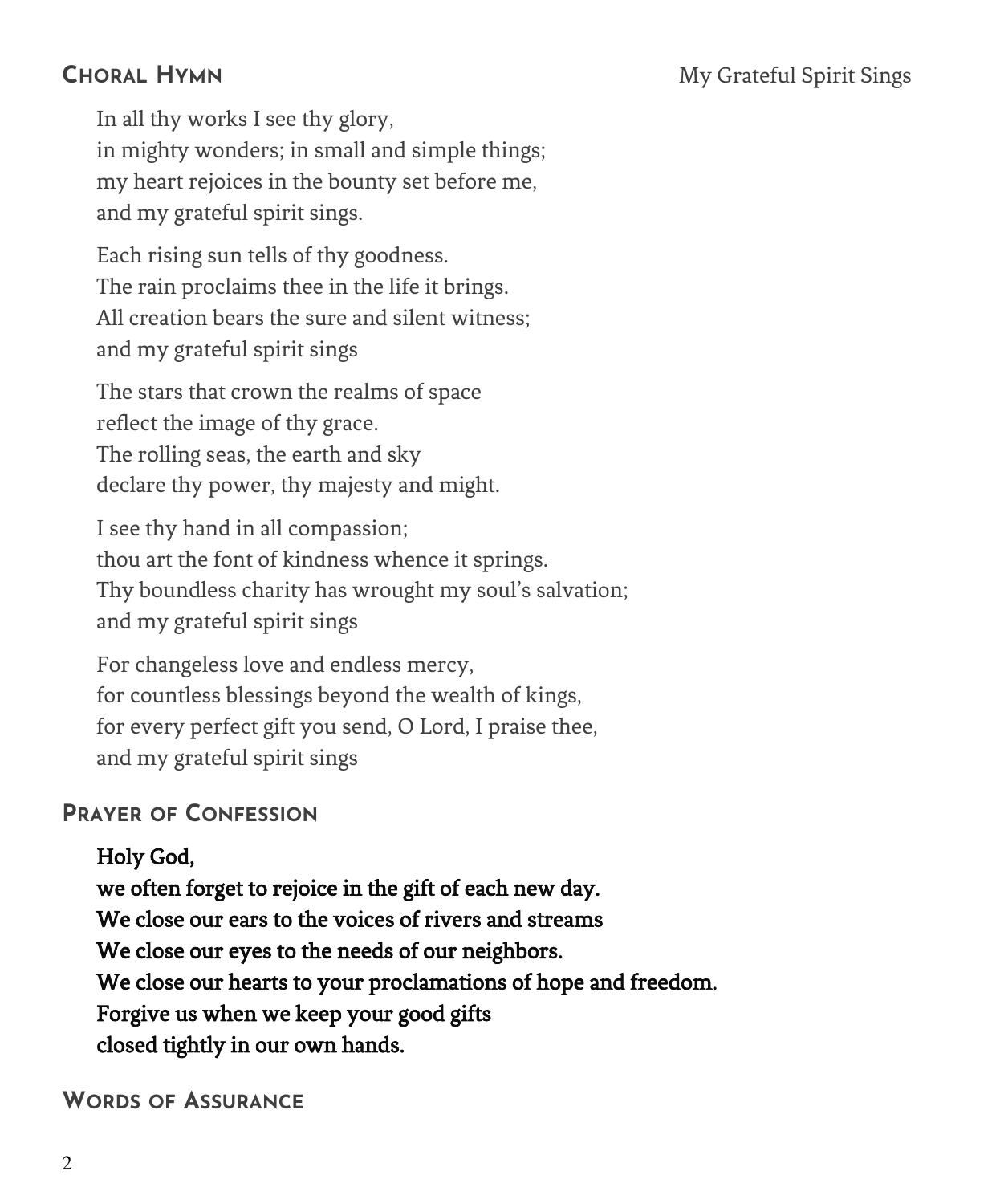**CHORAL PSALM** Psalm 119: How Sweet Are Your Words, O Lord

How sweet are your words, O Lord; sweeter than honey to my taste.

Through your precepts I gain understanding;

you are my shield and my hiding place;

your Word is a lamp unto my feet and a light to my path.

Your testimonies are wonderful;

with open mouth I rejoice, because I long for your commandments.

# **LISTENING**

#### **PRAYER FOR ILLUMINATION**

**GOSPEL** Luke 4:14-21

This is the word of the Lord. Thanks be to God.

**SFRMON** Rev. Paul Gilmore

# **RESPONDING**

### **MUSICAL RESPONSE** Make Make Me An Instrument

Make me an instrument of your peace. Where there is hatred, let me sow love; where there is injury, pardon; where there is doubt, faith; where there is despair, hope; where there is darkness, light; where there is sadness, joy. O Divine Master, grant that I may not seek to be consoled as to console; to be understood as to understand; to be loved as to love; for it is in giving that we receive; it is in pardoning that we are pardoned; it is in dying that we are born to eternal life. -Francis of Assisi